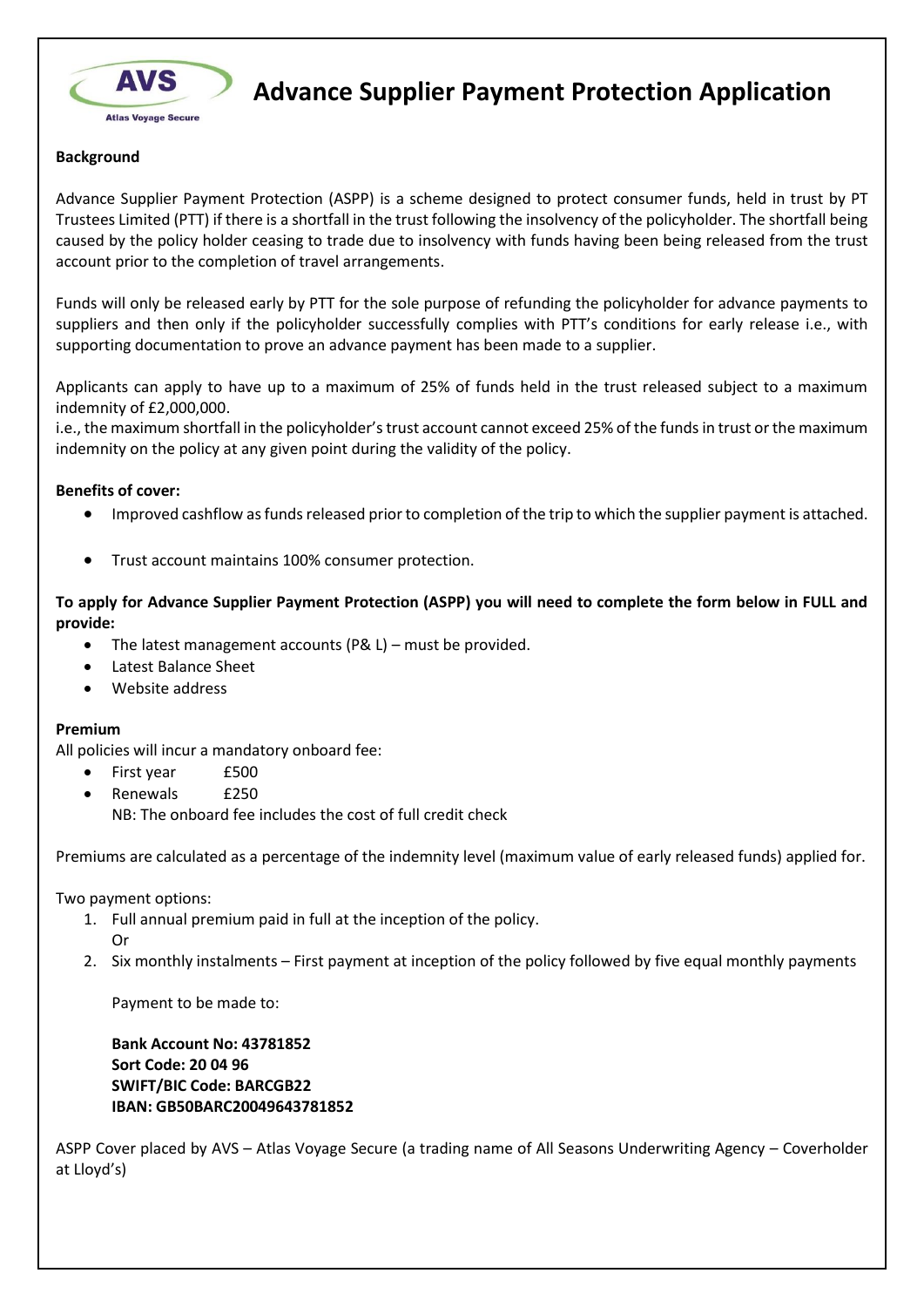| <b>Application Name:</b>                                                                                                                                                                                                                                  |  |  |         |                        |                        |               |           |              |
|-----------------------------------------------------------------------------------------------------------------------------------------------------------------------------------------------------------------------------------------------------------|--|--|---------|------------------------|------------------------|---------------|-----------|--------------|
|                                                                                                                                                                                                                                                           |  |  |         |                        |                        |               |           |              |
| <b>Trading Names:</b>                                                                                                                                                                                                                                     |  |  |         |                        |                        |               |           |              |
| <b>Business Address:</b>                                                                                                                                                                                                                                  |  |  |         |                        |                        |               |           |              |
| <b>Post Code:</b>                                                                                                                                                                                                                                         |  |  |         |                        |                        |               |           |              |
| <b>Telephone Contact:</b>                                                                                                                                                                                                                                 |  |  |         | E-mail:                |                        |               |           |              |
| registration<br>Company<br>number:                                                                                                                                                                                                                        |  |  |         |                        | Date of Incorporation: |               |           |              |
| Financial year end:                                                                                                                                                                                                                                       |  |  |         | Date of trading began: |                        |               |           |              |
| Please show projections for the 12-month period from your application / renewal date (whichever is applicable),<br>for package holidays you organise and which you intend to cover under this insurance:<br>(Destination)<br><b>Number of passengers:</b> |  |  | U.K.    |                        |                        | <b>Europe</b> | Other     |              |
| Average cost per passenger: £                                                                                                                                                                                                                             |  |  |         |                        |                        |               |           |              |
| Max cost per passenger: £                                                                                                                                                                                                                                 |  |  |         |                        |                        |               |           |              |
| No. of days duration:                                                                                                                                                                                                                                     |  |  |         |                        |                        |               |           |              |
| Do you provide linked travel arrangements?                                                                                                                                                                                                                |  |  |         | Yes                    |                        | <b>No</b>     |           |              |
| <b>Principal Destinations:</b>                                                                                                                                                                                                                            |  |  |         |                        |                        |               |           |              |
| <b>Principal Catchment areas:</b>                                                                                                                                                                                                                         |  |  |         |                        |                        |               |           |              |
|                                                                                                                                                                                                                                                           |  |  |         |                        |                        |               |           |              |
| <b>Projected turnover</b>                                                                                                                                                                                                                                 |  |  |         |                        |                        |               |           |              |
|                                                                                                                                                                                                                                                           |  |  | Jan-Mar |                        | Apr- Jun               | Jul - Sep     | Oct - Dec | <b>Total</b> |
| <b>Quarterly turnover: £</b>                                                                                                                                                                                                                              |  |  |         |                        |                        |               |           |              |
|                                                                                                                                                                                                                                                           |  |  |         |                        |                        |               |           |              |